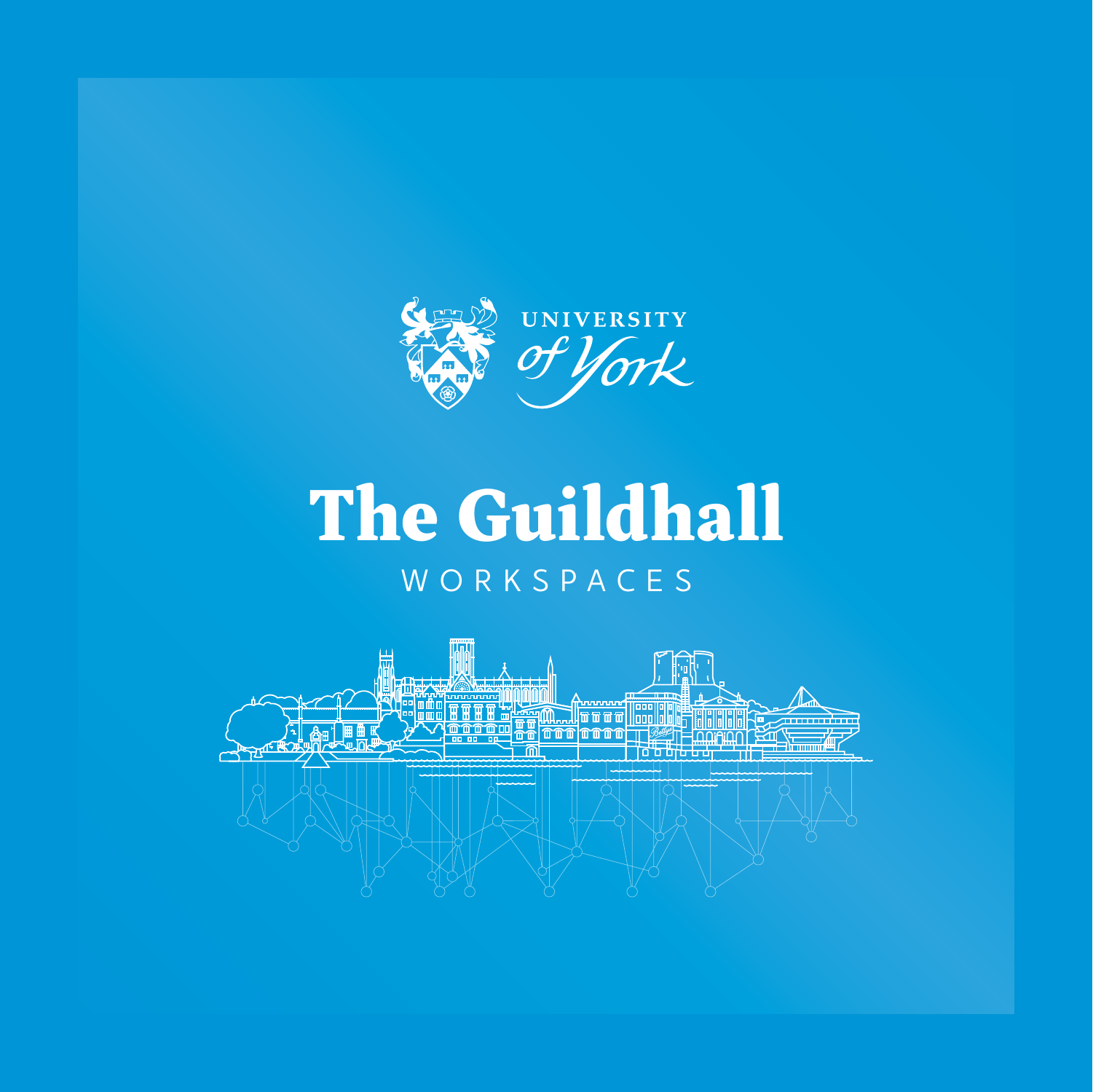**The Guildhall York**

## The Guildhall

Conveniently located in York city centre, The Guildhall offers a range of workspace solutions to suit your business needs; from co-working spaces to help foster collaboration, to office spaces to support your business's formation and growth.



## What's included

All our spaces offer a great range of benefits including:

- <sup>4</sup> 24/7 access
- High speed internet
- $\mathbb{Z}$  Reception services
- **CO** Onsite facilities support
- **Onsite café**
- Bo Secure bike storage
- $\triangledown$  Fully furnished suites
- Inclusive utilities
- Recycling options
- Business lounge access
- 25% discount on meeting room
- $\blacksquare$  Free tea and coffee

Businesses based at The Guildhall will have access to the knowledge and expertise of worldleading academics at the University of York and an annual programme of events and workshops; including learning lunches and social events.

## York Science Park

York Science Park, based at the University of York campus are a highly experienced team who have been facilitating and supporting business start-up and growth for 30 years.

Managing five buildings with over 137,000 sqft, The Guildhall is a fantastic addition to an already diverse portfolio of spaces managed by the Science Park.

York Science Park enables businesses to connect with world leading knowledge and expertise at the University of York.

At The Guildhall, we offer a range of office and co-working spaces set up with collaboration in mind from the start. Spaces are equipped with a range of furniture to encourage teamwork and collaboration, with the addition of private breakout spaces making the space perfect for the new world of work.